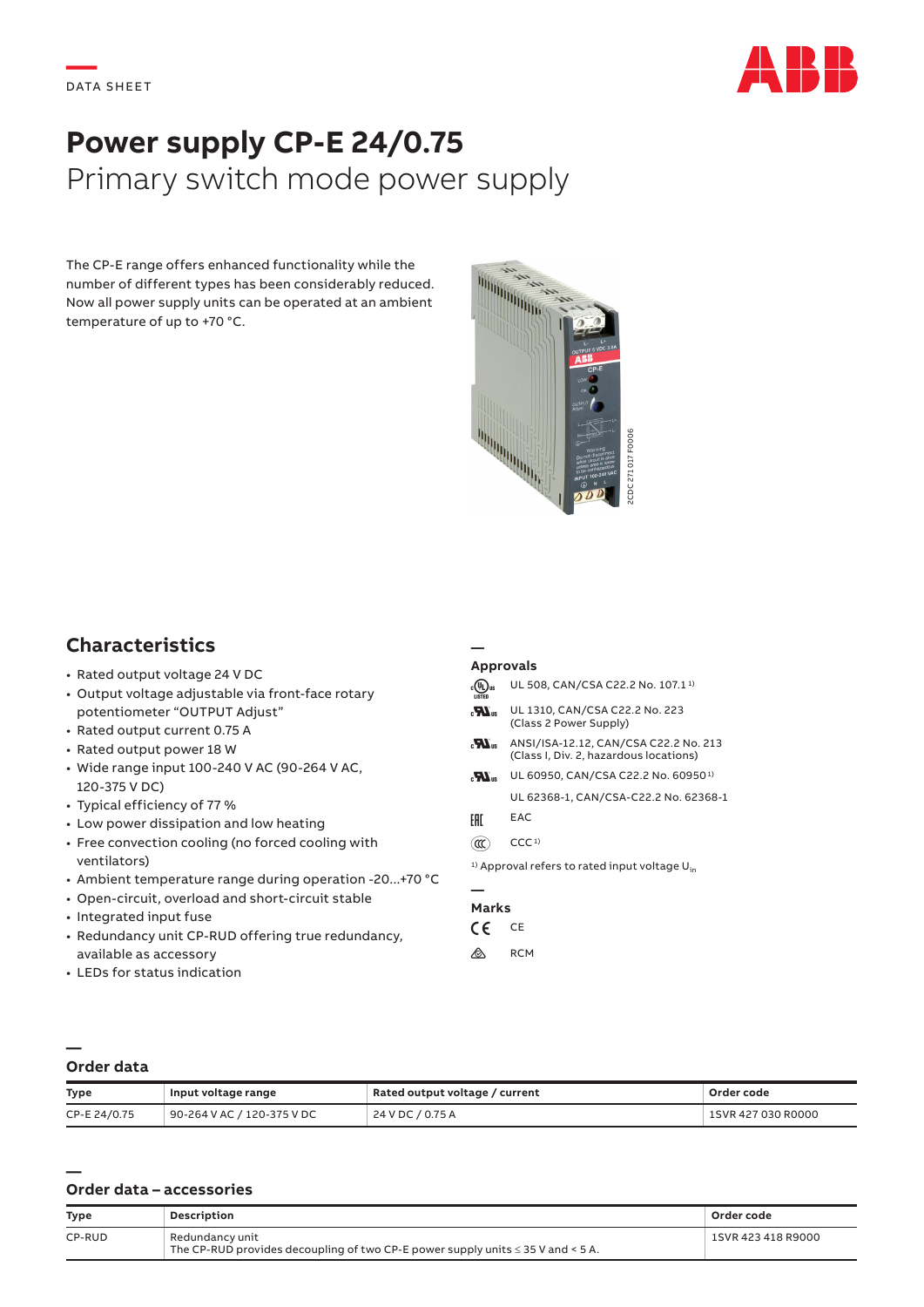## **Functions**



## **Application**

The primary switch mode power supply offers two voltage input ranges. This enables the supply with AC or DC. Furthermore it is equipped with two generous capacitors, which ensure mains buffering of at least 75 ms (at 230 V AC). That is why the devices can be used worldwide also in high fluctuating networks and battery-powered plants.

## **Operating mode**

By means of the potentiometer "OUTPUT Adjust" the output voltage can be adjusted within a range of 21.6 to 28.8 V DC. Thus, the power supply can be optimally adapted to the application, e.g. compensating the voltage drop caused by a long line length.

The green LED "OK" is lightening during proper operation.

The red LED "LOW" is lightening when the output voltage is too low.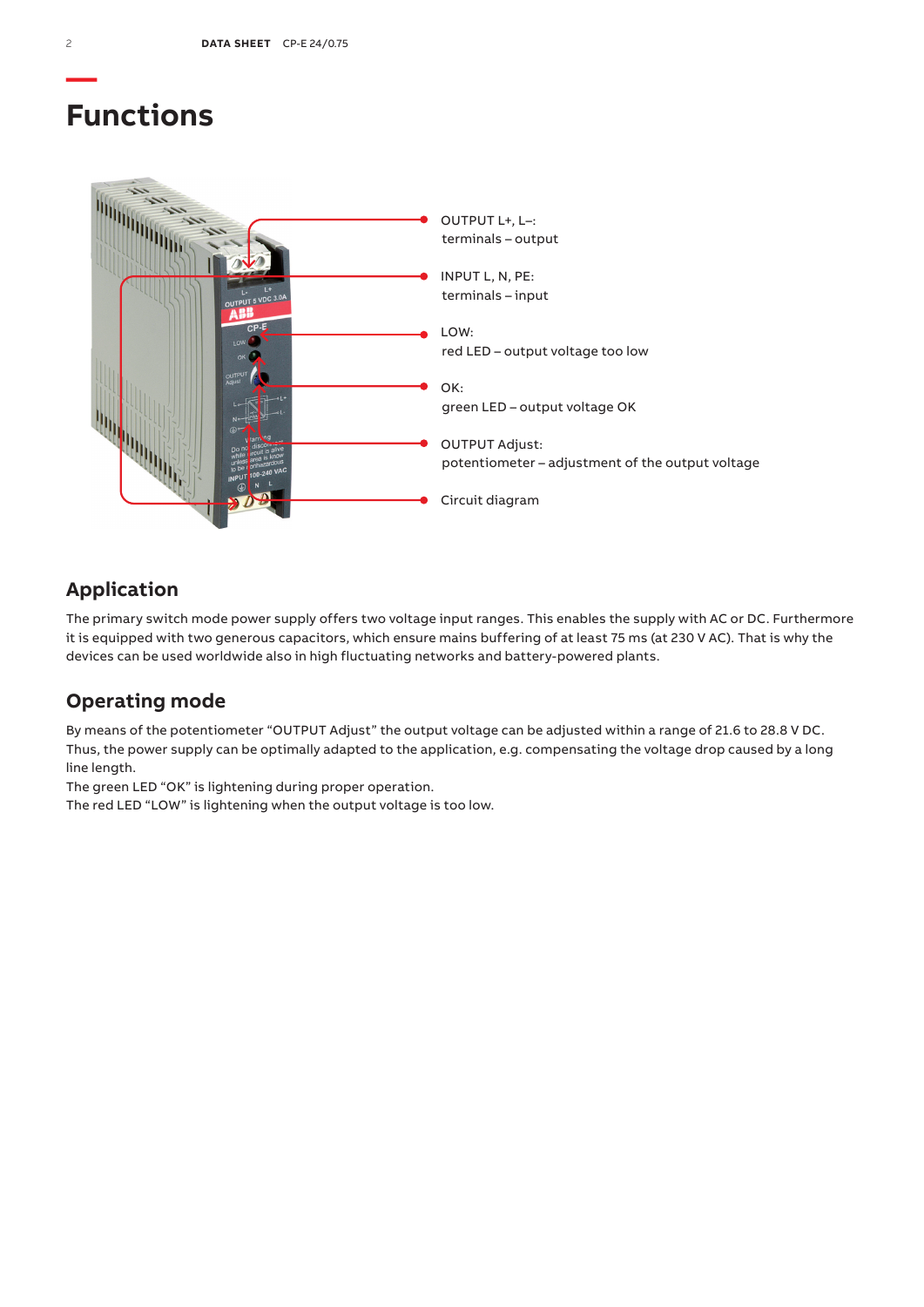# **Installation**

## **Mounting**

The switch mode power supply can be snapped on a DIN rail according to IEC/EN 60715 as shown in the accompanying picture. For that the device is set with its mounting rail slide on the upper edge of the mounting rail and locked by lifting it downwards.



## **Demounting**

Remove the switch mode power supply as shown in the accompanying picture. For that the latching lever is pulled downwards by means of the screwdriver. Alternatively you can press the unlock button to release the device. Then in both cases the device can be unhinged from the mounting rail edge and removed.



## **Mounting position**

The devices have to be mounted horizontally with the input terminals on the bottom. In order to ensure a sufficient convection, the minimum distance to other modules should not be less than 25 mm in vertical and horizontal direction.

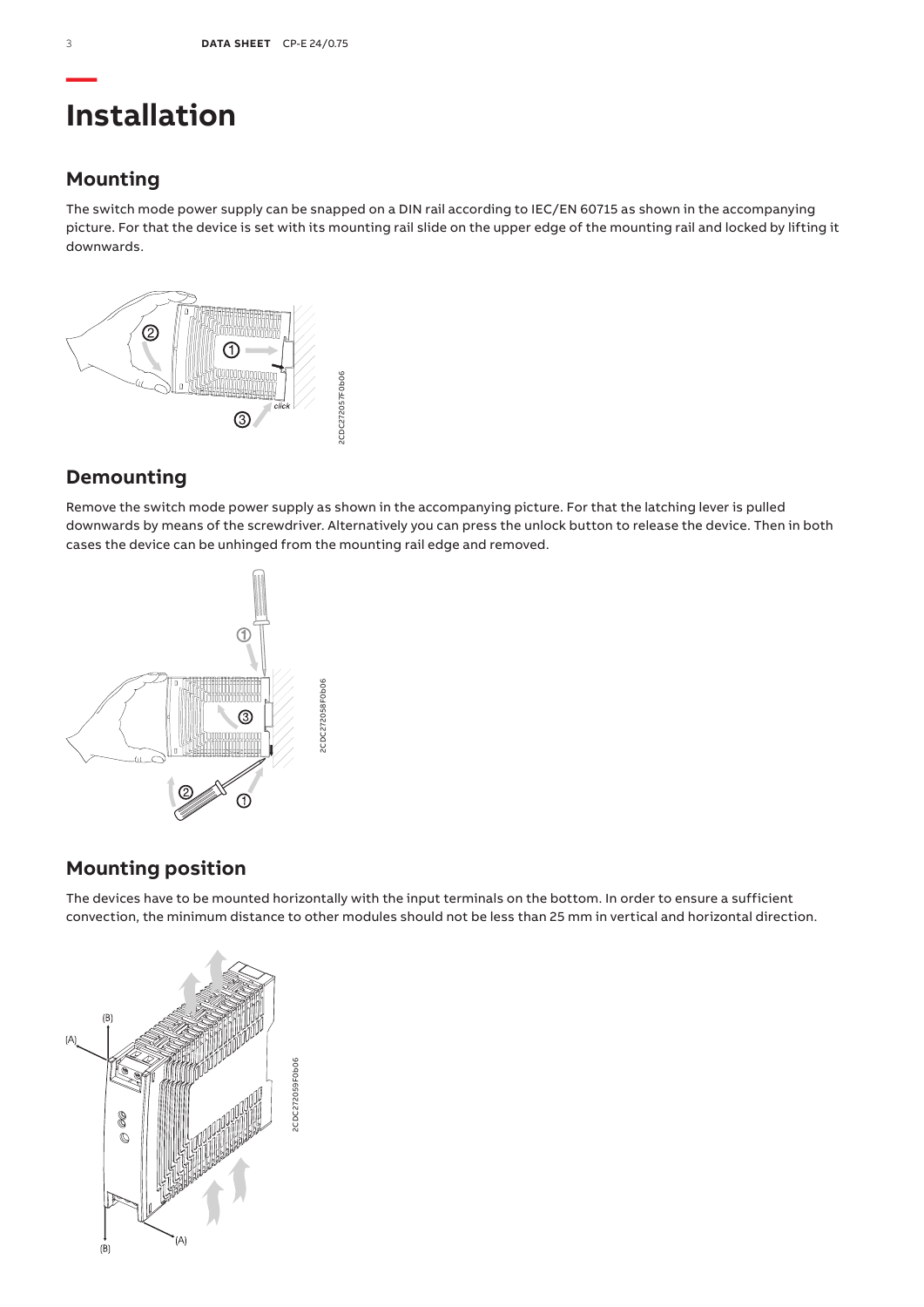## **Electrical connection**

Connect the input terminals L and N. The protective earth conductor PE must be connected. The installation must be executed acc. to EN 62368-1, provide a suitable disconnecting device (e. g. line protection switch) in the supply line. The input side is protected by an internal input fuse.

Rate the lines for the maximum output current (considering the short-circuit current) or provide a separate fuse protection. We recommend to choose the cable section as large as possible in order to minimize voltage drops. Observe the polarity. The device is overload, short-circuit and open-circuit proof. The secondary side of the power supply unit is electrically isolated from the input and internally not earthed (SELV) and can therefore be earthed by the user according to the needs with L+ or L- (PELV).

### **Connection diagram**

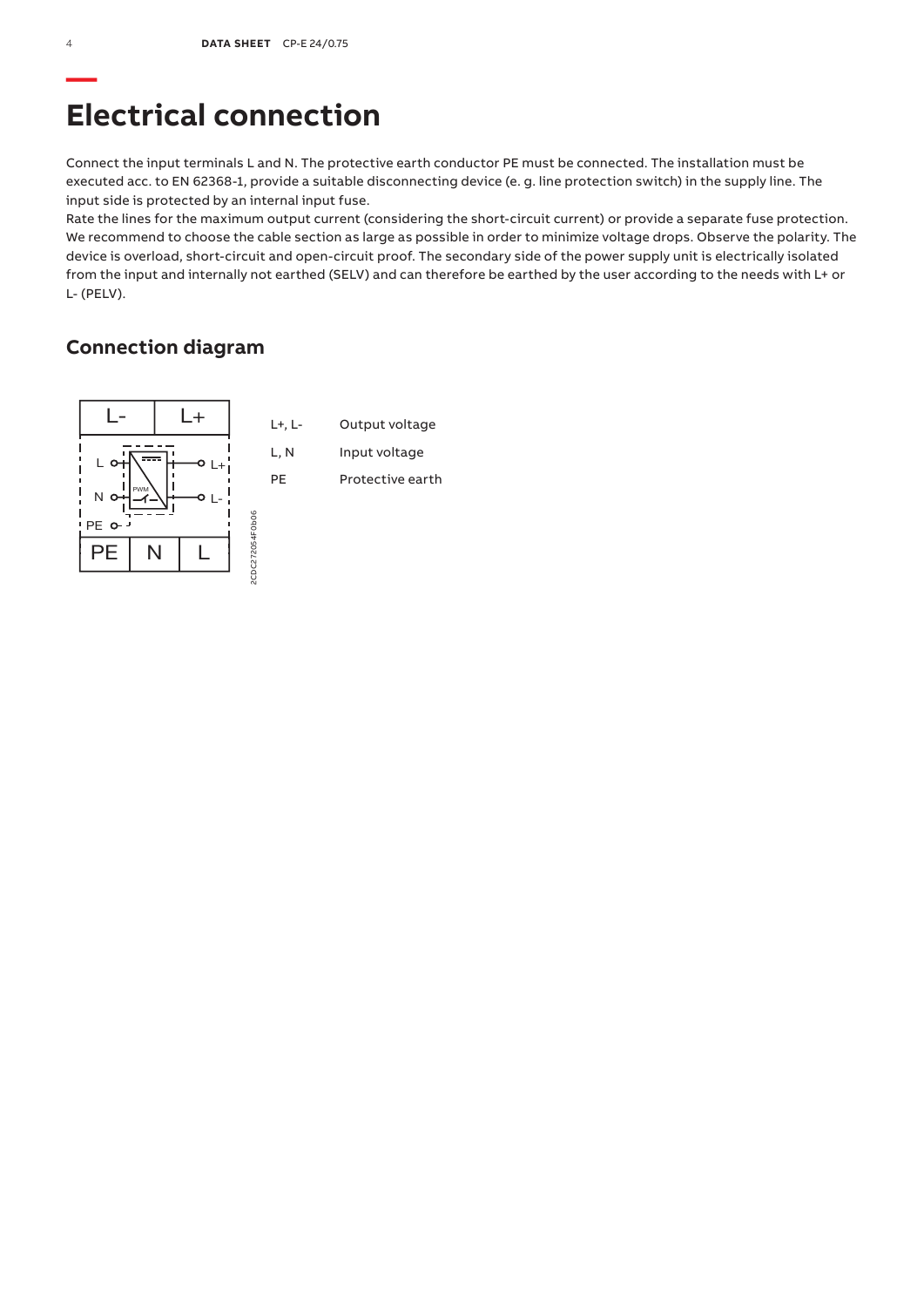# **Safety instructions and warnings**



### **In operation pay attention to:**

- Do not modify the installation (primary and secondary side)! High current! Risk of electric arcs and electric shock (danger to life)!
	- Risk of burns: Depending on the operation conditions the housing can become hot.
- The device contains no user serviceable parts. In any case of device malfunction please send the unit back to manufacturer.

The device must be installed by qualified persons only and in accordance with the specific national regulations (e. g. VDE, etc.).

The CP-E power supplies are chassis-mounted units. It is maintenance-free and does not contain any integral setting elements and should therefore not be opened.



- Read the operating and installation instructions carefully and completely!
- Disconnect the system from the supply network and protect against switching on!



### **CAUTION**

Improper installation/operation may impair safety of personnel and cause operational difficulties or destruction of the unit.



### **WARNING**

### **Before start of operation the following must be ensured:**

- Connection to mains or DC supply according to the specific national regulations for class of protection I. Power supply cables and unit must be sufficiently fused. A disconnecting device has to be provided for the end product to disengage unit and supply cables from supply mains if required.
- Rate the output lines for the output current of the power supply and connect them with the correct polarity.
- In order to ensure sufficient convection the distance to the other devices has to be considered.



## **WARNING**

### **Danger to life!**

Never carry out work when voltage is present. The power supply contains components with high stored energy and circuits with high voltage! Do not introduce any objects into the unit and do not open the unit. With some units of this range the output is capable of providing hazardous energy. Ensure that the service personnel is protected against inadvertent contact with parts carrying energy. If the internal fuse is blown most probably the device is defect. In this case an examination of the device by the manufacturer is necessary.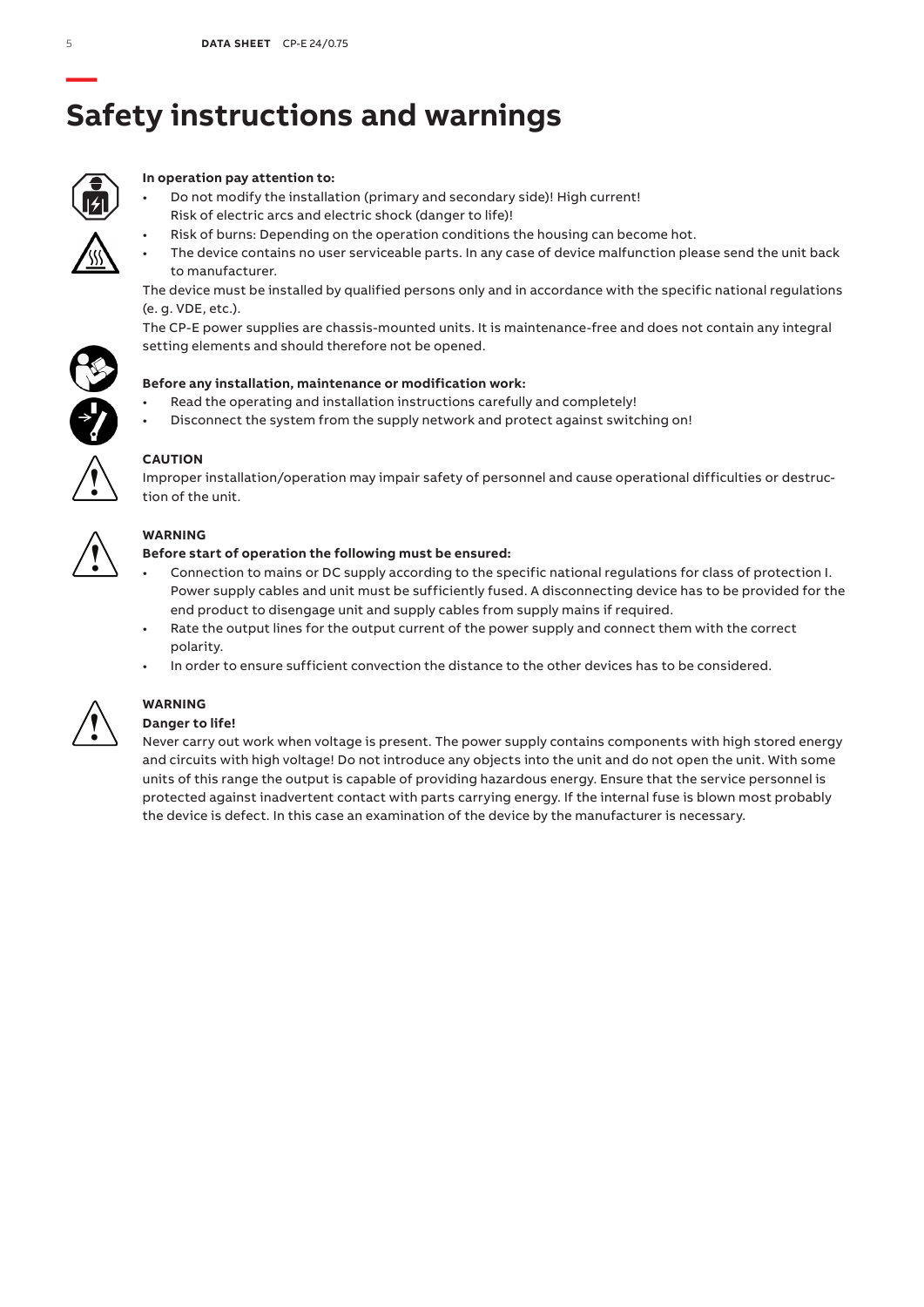# **Technical data**

Data at  $T_a$  = 25 °C, U<sub>in</sub> = 230 V AC and rated values, unless otherwise indicated

### **— Input circuits**

| <b>Supply circuits</b>              |                |                            |
|-------------------------------------|----------------|----------------------------|
| Rated input voltage U <sub>in</sub> | L,N            | 100-240 V AC               |
| Input voltage range                 | AC             | 90-264 V                   |
|                                     | DC             | 120-375V                   |
| Frequency range                     | AC             | 47-63 Hz                   |
| Typical input current               | at 115 V AC    | 335 mA                     |
|                                     | at 230 V AC    | 210 mA                     |
| Typical power consumption           |                | 22.8 W                     |
| Inrush current limiting             | at 115 V AC    | 15 A                       |
|                                     | at 230 V AC    | 30 A                       |
| Discharge current                   | input / output | $0.25 \text{ mA}$          |
|                                     | input/PE       | 3.5 <sub>m</sub> A         |
| Power failure buffering time        | at 115 V AC    | min. 20 ms                 |
|                                     | at 230 V AC    | min.75 ms                  |
| Internal input fuse                 |                | 2 A slow-acting / 250 V AC |
| Power factor correction (PFC)       |                | no                         |

### **— User interface**

| Indication of operational states |  |  |  |
|----------------------------------|--|--|--|
|----------------------------------|--|--|--|

| Output voltage | OK: green LED $\vert$ | L: output voltage OK      |
|----------------|-----------------------|---------------------------|
|                | LOW: redLED           | L: output voltage too low |

### **Output circuit**

**—**

| Rated output voltage                   | $L+, L-$                                                   | 24 V DC                   |
|----------------------------------------|------------------------------------------------------------|---------------------------|
| Tolerance of the output voltage        | $0+1$ %                                                    |                           |
| Adjustment range of the output voltage |                                                            | 21.6-28.8 V DC            |
| Rated output power                     |                                                            | 18W                       |
| Rated output current I.                | $T_a \leq 60 °C$                                           | 0.75A                     |
| Derating of the output current         | 60 °C < T <sub>a</sub> $\leq$ 70 °C                        | $2.5\%$ /°C               |
| Maximum deviation with                 | load change statical                                       | ±2%                       |
|                                        | change of output voltage within the<br>input voltage range | ±1%                       |
| Control time                           |                                                            | < 2 ms                    |
| Starting time after applying           | at I <sub>r</sub>                                          | max.1s                    |
| the supply voltage                     | with $7000 \mu F$                                          | max. 1.5 s                |
| Rise time                              | at I.                                                      | max. 150 ms               |
|                                        | with $7000 \mu F$                                          | max. 500 ms               |
| Fall time                              |                                                            | max. 150 ms               |
| Residual ripple and switching peaks    | $BW = 20 MHz$                                              | 50 mV                     |
| Parallel connection                    |                                                            | yes, to enable redundancy |
| Series connection                      |                                                            | yes, to increase voltage  |
| Resistance to reverse feed             |                                                            | $1 s - max. 35 VDC$       |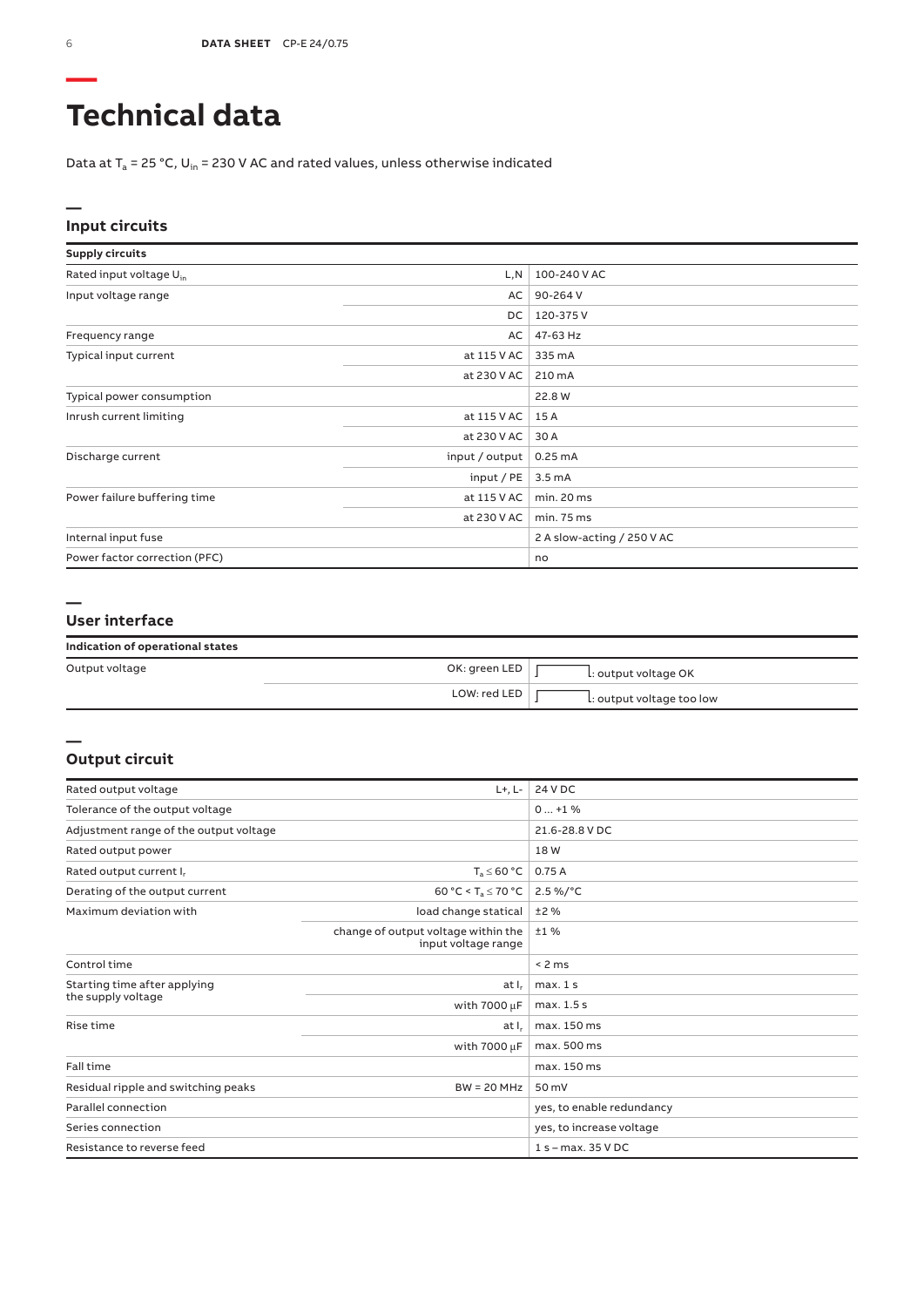### **Output circuit – no-load, overload and short-circuit behaviour**

| Characteristic curve of output | Hiccup-mode                    |
|--------------------------------|--------------------------------|
| Short-circuit protection       | continuous short-circuit proof |
| Short-circuit behaviour        | Hiccup-mode                    |
| Overload protection            | output power limiting          |
| No-load protection             | continuous no-load stability   |
| Starting of capacitive loads   | 7000 µF                        |

#### **—**

### **General data**

| Power dissipation                    |                       | typ. 4.45 W                                                |
|--------------------------------------|-----------------------|------------------------------------------------------------|
| Efficiency                           |                       | typ. 77 %                                                  |
| Duty time                            |                       | 100 %                                                      |
| Dimensions ( $W \times H \times D$ ) |                       | 22.5 x 90 x 114 mm<br>$(0.89 \times 3.54 \times 4.49)$ in  |
| Weight                               |                       | 0.143 kg (0.315 lb)                                        |
| Material of housing                  |                       | Plastic                                                    |
| Mounting                             |                       | DIN rail (IEC/EN 60715), snap-on mounting without any tool |
| Mounting position                    |                       | horizontal                                                 |
| Minimum distance to other units      | horizontal / vertical | 25 mm / 25 mm (0.98 in / 0.98 in)                          |
| Degree of protection                 | housing / terminals   | IP20 / IP20                                                |
| <b>Protection class</b>              |                       |                                                            |

**—**

**—**

### **Electrical connection – input circuit / output circuit**

| Connecting capacity | fine-strand with wire end ferrule                                          |                      |
|---------------------|----------------------------------------------------------------------------|----------------------|
|                     | fine-strand without wire end ferrule   0.2-2.5 mm <sup>2</sup> (24-14 AWG) |                      |
|                     | rigid                                                                      |                      |
| Stripping length    |                                                                            | 6 mm (0.24 in)       |
| Tightening torque   |                                                                            | $0.6$ Nm $(5$ lb.in) |

### **Environmental data**

| Ambient temperature range                 | operation   -20+70 °C (-4+158 °F)                              |
|-------------------------------------------|----------------------------------------------------------------|
|                                           | rated load   -20+60 °C (-4+140 °F                              |
|                                           | storage $-25+85$ °C $(-13+185$ °F)                             |
| Damp heat                                 | 95 % RH, without condensation                                  |
| Vibration (sinusoidal) (IEC/EN 60068-2-6) | 10-500 Hz, 2 G, along X, Y, Z each axis, 60 min, for each axis |
| Shock (half-sine) (IEC/EN 60068-2-27)     | 15 G, 11 ms, 3 axis, 6 faces, 3 times for each face            |

### **— Isolation data**

| Rated insulation voltage U <sub>i</sub> | input / output $\vert$ 3 kV AC |                                     |
|-----------------------------------------|--------------------------------|-------------------------------------|
|                                         | input / PE $\vert$ 1.5 kV AC   |                                     |
|                                         |                                | output / PE   0.5 kV AC; 0.71 kV DC |
| Pollution degree                        |                                | <u>_</u>                            |
| Overvoltage category                    |                                |                                     |

### **— Standards / Directives**

| Standards              | IEC/EN 62368-1     |
|------------------------|--------------------|
| Low Voltage Directive  | 2014/35/EU         |
| Protective low voltage | SELV (IEC 60950-1) |
| <b>EMC Directive</b>   | 2014/30/EU         |
| <b>RoHS Directive</b>  | 2011/65/EU         |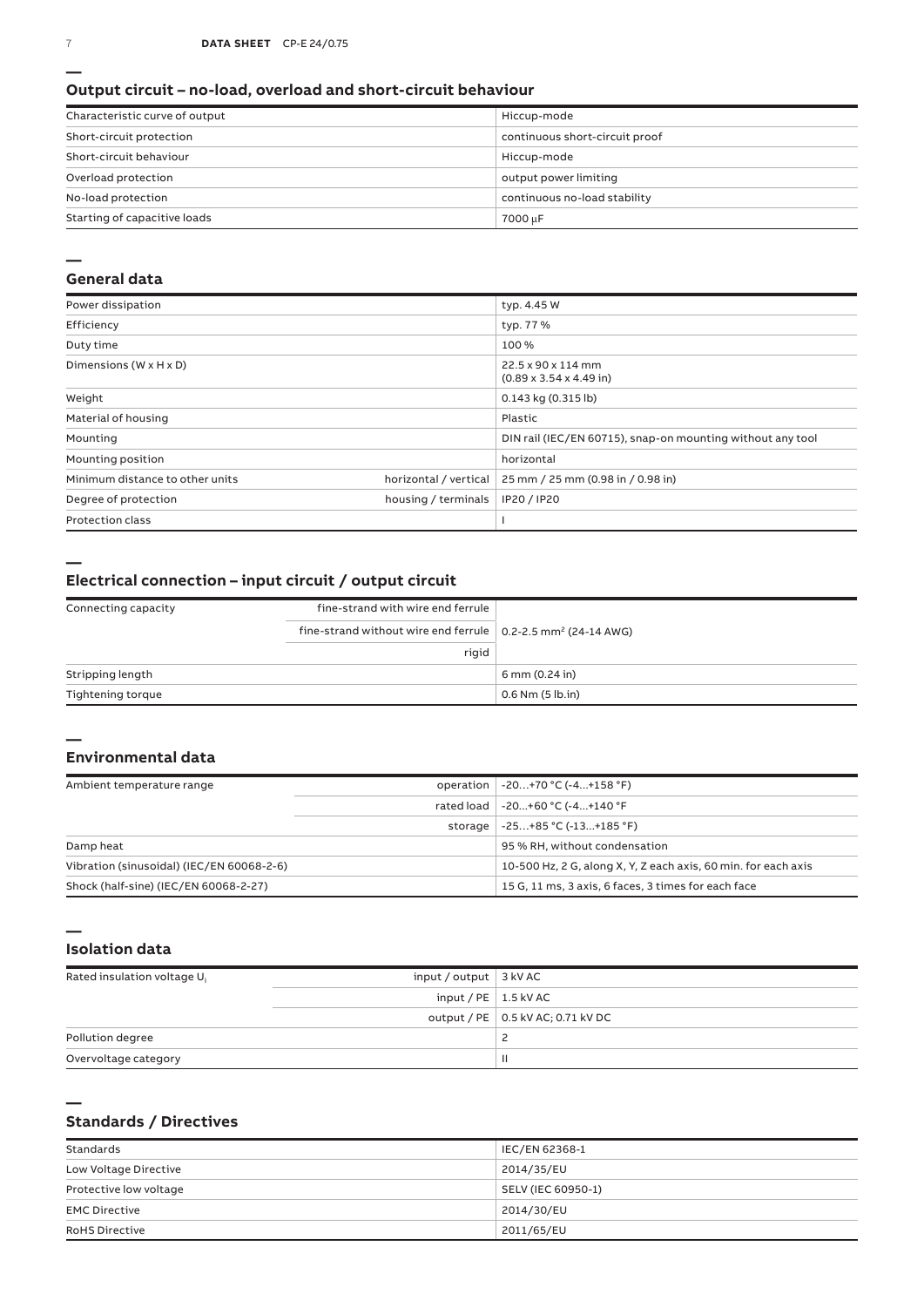### **Electromagnetic compatibility**

| Interference immunity to                                     |                        | IEC/EN 61000-6-2                                                |
|--------------------------------------------------------------|------------------------|-----------------------------------------------------------------|
| electrostatic discharge                                      | IEC/EN 61000-4-2       | Level 4 (air discharge 15 kV / contact discharge 8 kV)          |
| radiated, radio-frequency,<br>electromagnetic field          | IEC/EN 61000-4-3       | Level 3 (10 V/m)                                                |
| electrical fast transient / burst                            | IEC/EN 61000-4-4       | Level 4 (4 kV / 2.5 kHz)                                        |
| surge                                                        | IEC/EN 61000-4-5       | L-L Level 3 (2 kV) / L-PE Level 4 (4 kV)                        |
| conducted disturbances, induced by<br>radio-frequency fields | IEC/EN 61000-4-6       | Level 3 (10 V)                                                  |
| power frequency magnetic fields                              | IEC/EN 61000-4-8       | Level 4 $(30 A/m)$                                              |
| voltage dips, short interruptions<br>and voltage variations  | IEC/EN 61000-4-11      | dip: >95 % 10 ms / >30 % 500 ms<br>interruptions: >95 % 5000 ms |
| Interference emission                                        |                        | IEC/EN 61000-6-3                                                |
| high-frequency radiated                                      | IEC/CISPR 22, EN 55022 | Class B                                                         |
| high-frequency conducted                                     | IEC/CISPR 22, EN 55022 | Class B                                                         |
| limits for harmonic current emissions                        | IEC/EN 61000-3-2       | Class D                                                         |

## **— Technical diagrams**

### **Output behaviour**

The switch mode power supply CP‑E 24/0.75 is able to supply at 24 V DC output voltage and

- at an ambient temperature of:
- ≤ 60 °C a continuous output current of approx. 0.75 A
- at ambient temperatures of:

60 °C <  $T_a \le 70$  °C the output power has to be reduced by 2.5 % per °C temperature increase.

## **Temperature behaviour**



**Characteristic curve of temperature at rated load**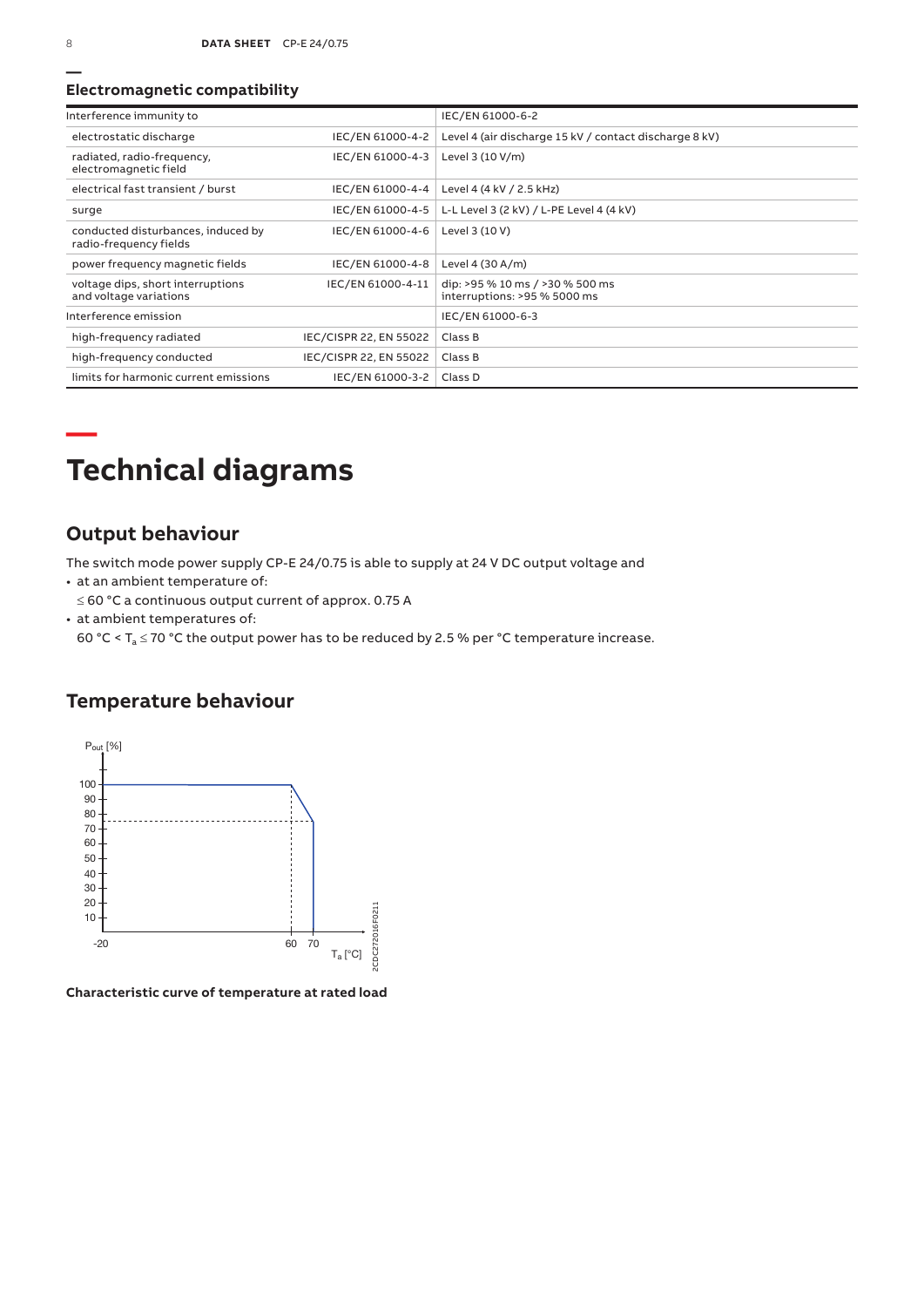# **Dimensions**

in mm [inches]



**CP-E 5/3.0**

## **Dimensions accessories**

in mm [inches]



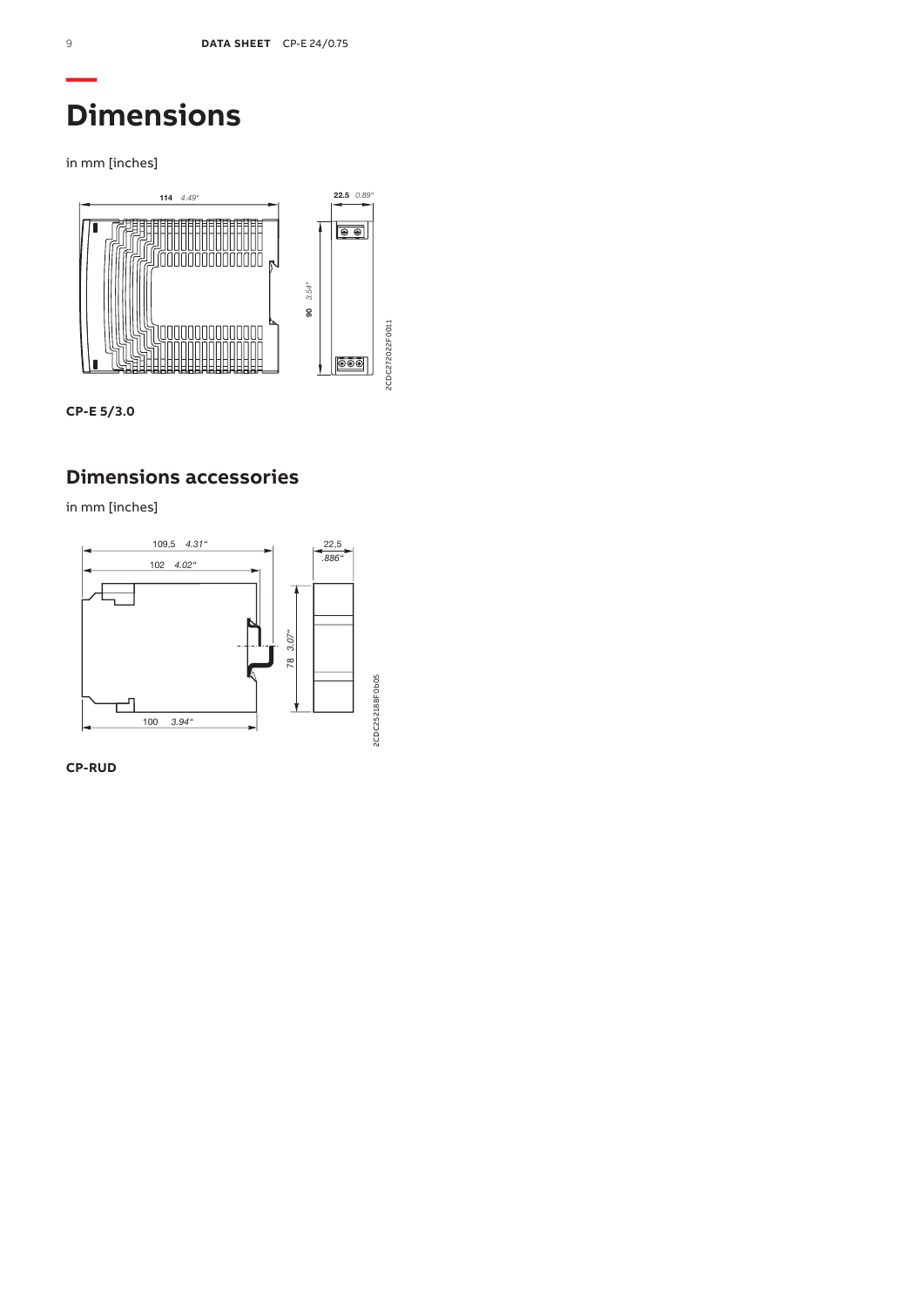# **Further documentation**

| Document title                 | Document type       | Document number    |
|--------------------------------|---------------------|--------------------|
| Electronic Products and Relays | Technical catalogue | 2CDC 110 004 C02xx |
| Power Supply Units             | Application manual  | 2CDC 114 048 M020x |
| Redundancy unit CP-RUD         | Data sheet          | 2CDC 114 032 D0201 |

You can find the documentation on the internet at www.abb.com/lowvoltage -> Automation, control and protection -> Power supplies.

# **— CAD system files**

You can find the CAD files for CAD systems at http://abb-control-products.partcommunity.com -> Low Voltage Products & Systems -> Control Products -> Power Supplies.